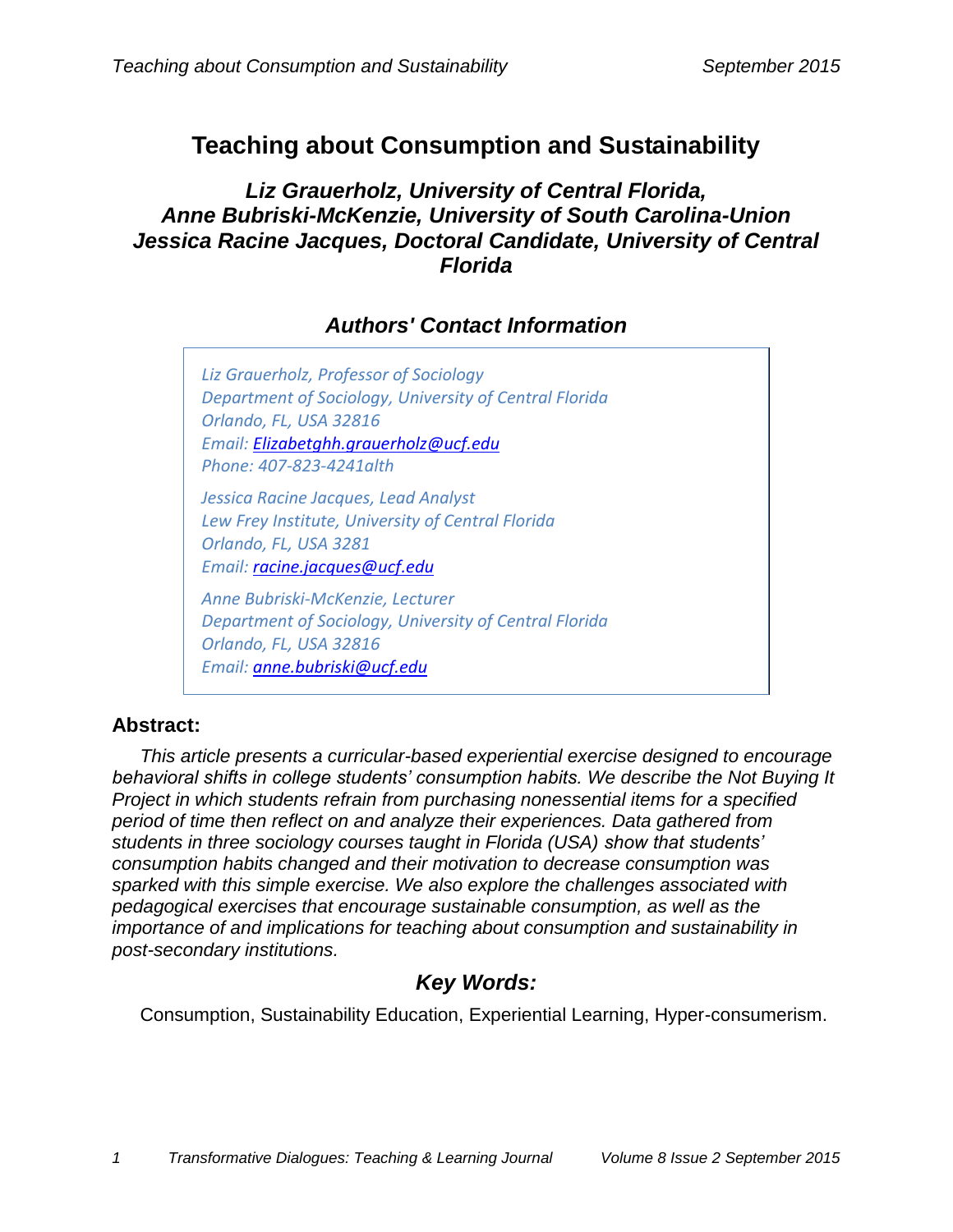## **Introduction**

Among our most important jobs as educators is to provide students with a better understanding of current issues that plague our world and to encourage a sense of civic responsibility to address these problems. Indeed, such learning is at the core of a liberal education (Association of American Colleges and Universities, 2011). Arguably, one of the most pressing issues facing us is environmental devastation, which can be traced, in no small part, to overconsumption of natural resources. At its core, overconsumption is linked to cultural expectations surrounding consumerism, what has been described as the "new consumerism" or even hyper*-*consumerism--the excessive purchasing and use of resources that far exceed human needs (Schor, 1998). Consumption has been linked to sustainability and the concept of sustainable development since the original Brundtland Commission report (United Nations World Commission on Environment and Development, 1987) that addressed the need to meet the current population's basic needs without endangering the prospects of future generations. However, the "consumption problem" has often remained on the sidelines of policy prescriptions, entering the discussion "only obliquely as in calls for 'green consumption' or the moral imperatives of recycling" (Conca, Princen, & Maniates, 2001, p. 1). As long as the material economy continues to grow and economistic reasoning continues to inform the dominant framework of public policy in the U.S., consumption is isolated from critical analysis. As a result, the public does not question whether society would be better off without its current consumption habits and the strain on biophysical resources continues to grow.

Although sustainability efforts must occur at multiple levels, we agree with Savageau (2013) that the classroom is a site where such change can and does occur. Educating students about hyper-consumerism that characterizes contemporary Western culture can raise awareness of consumption and sustainability, encourage a more critical perspective on consumerism and environmental concerns, and ideally effect social change (e.g. reduce consumption). In this paper, we discuss an experiential exercise designed to encourage behavioral shifts in consumption habits. We present data gathered from three sociology courses taught in Florida (USA) that show students' motivation to decrease consumption is increased with this simple exercise.

## **Literature Review**

## *Consumption in America*

The United States leads the world in overconsumption. According to FacingtheFuture.org, a not-for-profit organization that provides schools and educators with curriculum on environmental issues and sustainability, the United States accounts for less than five percent of the world's population but one third of all consumption. It would take the resources of three planets for everyone on Earth to live as people do in the U.S. The discrepancies between consumption patterns of American citizens compared to persons in other parts of the world are striking. The average American's "ecological footprint," which is the amount of land and water needed to support one's lifestyle, is 9.7 hectares, far above the global average of 2.3 hectares (Wackernagel,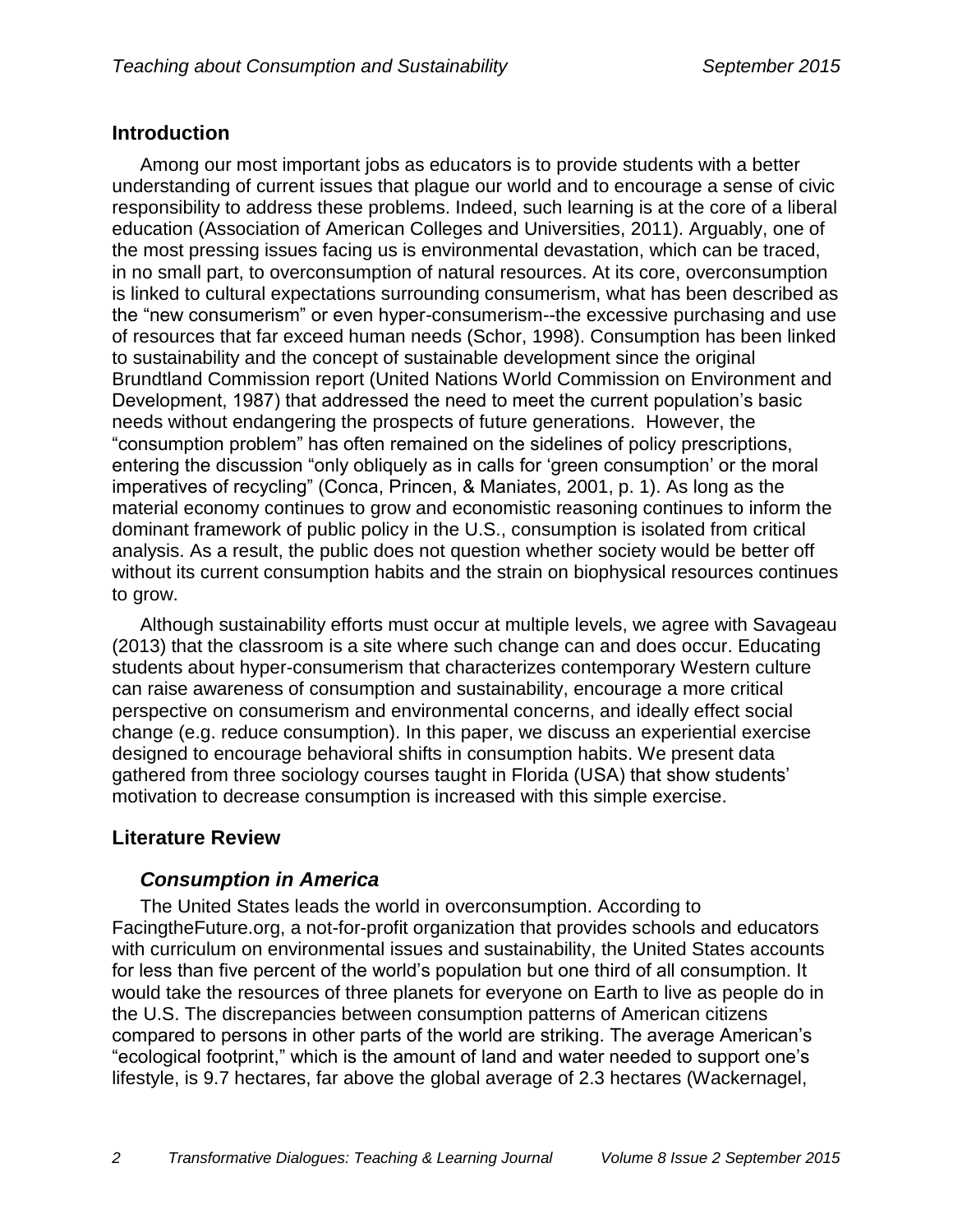Schulz, Deumling, Linares, Jenkins, Kapos, Monfreda, Loh, Myers, Norgaard, & Randers, 2002; WorldWatch Institute, 2010).

Consumption is constrained by income and many college students have limited resources. Compared to most Americans, young people in the U.S., including traditional college students, are not major consumers—yet. Data from the Consumer Expenditure Survey (U.S. Bureau of Labor Statistics, 2014) show that persons under age 25 (data specific to college students are not available) spend less, on average, than any other age group. Many live on campus, do not own a car, and if they work, they are likely to earn minimum wage. In fact, young adults have the lowest reported incomes, according to the Consumer Expenditure Survey (U.S. Bureau of Labor Statistics, 2014). Nonetheless, they *do* consume, even though the purchased items may not be expensive, and even if it means going in debt. As Carr, Gotlieb, Lee & Shah (2012) found, contemporary young adults (Generation X) are more willing than older generations to splurge on products that make them look good (i.e., achieve status), spend at high levels and acquire debt.

In order to shape a more sustainable future, we believe it is important to teach students about hyper-consumerism and sustainable consumption *before* they have the financial means to become fully immersed in our postmodern consumerist culture (Schor, 1998). Although education and awareness alone are not sufficient for solving environmental problems related to sustainable consumption, they are key. UNESCO (2014) has highlighted sustainable consumption as one of the key issues for the UN Decade of Education for Sustainable Development and has promoted the inclusion of these issues in the classroom as a way to empower learners to change their behavior. In this paper we demonstrate how the lessons learned from a simple class project result in shifts in students' consumption habits and their motivation to decrease consumption. This classroom exercise can help students become more conscious citizens who are better prepared to deal with socio-environmental issues and crises.

#### **Teaching about Consumption and Sustainability**

There are surprisingly few classroom exercises designed to teach students about overconsumption and its link to sustainability, although such activities appear to be effective. Alvarez-Suarez, Vega-Marcote, and Mira (2014) perform a pre-test, intervention, and post-test procedure to see how behavior can change when individuals are introduced and educated on sustainable consumption practices. This type of knowledge enhancement proved to be a major factor in improving not only awareness of environmental problems tied to the ecological footprint but also attitudes toward these issues. One pedagogical approach from cultural and critical studies—*critical pedagogies of consumption* (Sandlin & McLaren, 2010)—focuses on how individuals are educated to become consumers. As Denzin (2010, p. xiii) notes, "Educational institutions produce gendered, classed, and racialized subjects—subjects whose identities are forged out of exchanges in the consumer marketplace." Sandlin and McLaren (2010) encourage educators to take consumption seriously and to educate students to resist consumerism. Sandlin and colleagues' (Sandlin, Kahn, Darts, & Tavin, 2009; Sandlin & McLaren, 2010) unique approach to teaching students about consumerism employs art, and comedic and theatrical performances in public spaces such as malls, traffic stops,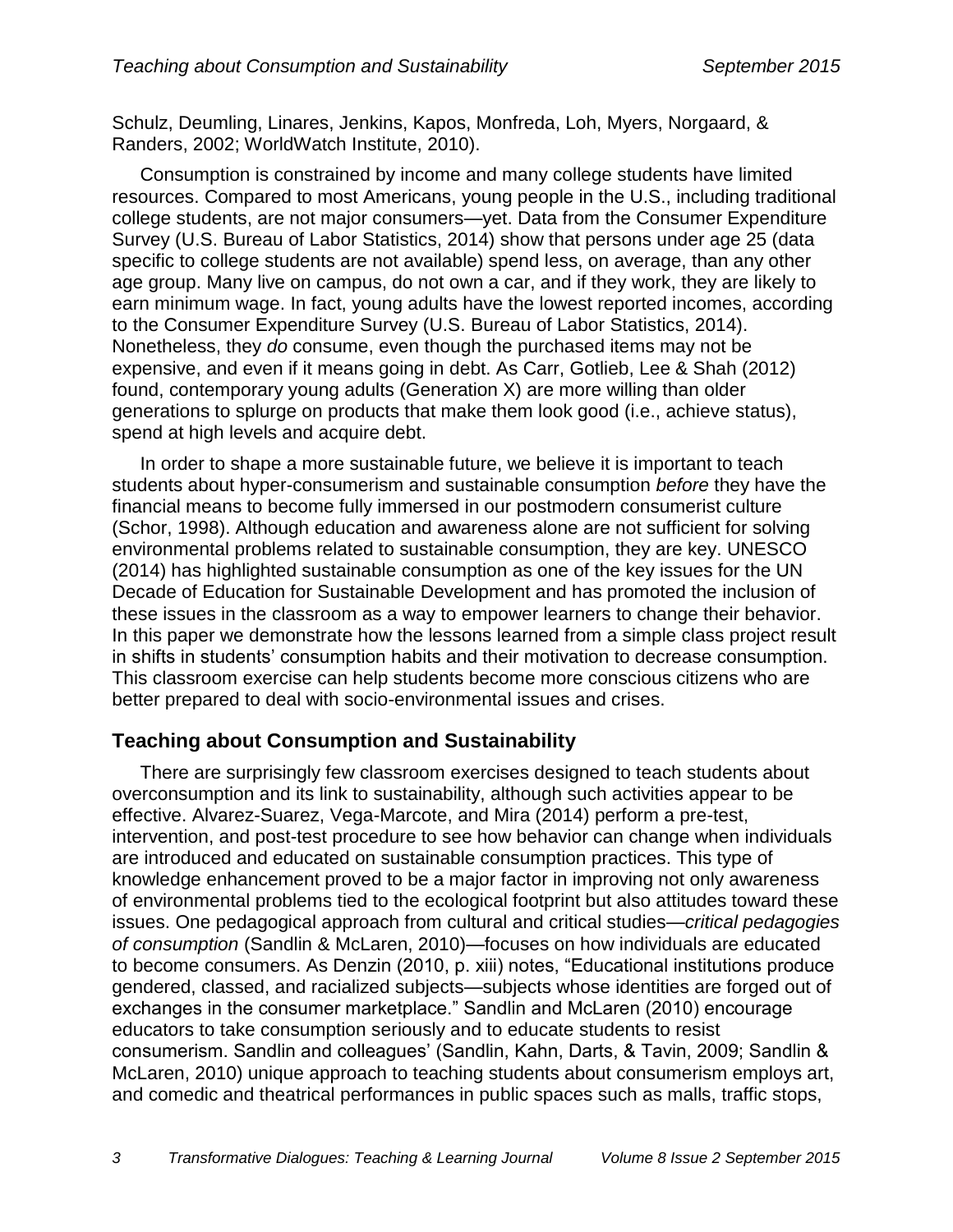retail stores, and churches, to increase discomfort and dissonance so that one learns how "to exist in ambiguity, where there are no scripts determining one's life, where people are free to create rather than to just consume" (Sandlin et al., 2009, p. 108). Other studies have emphasized assessment activities in distance learning courses and teacher interventions to increase the awareness of sustainable consumption when teaching trainees (Alvarez-Suarez et al., 2014).

In our discipline, sociology, there has been some effort to raise awareness of consumption among students. Juliet Schor, author of *The Overspent American: Upscaling, Downshifting and the New Consumer* (Schor, 1998), asks students to reflect upon their own consumption habits by having them write an essay on "what type of consumer are you?" (Schor, 2010). Dowell (2006) asks students to collect their garbage for a 24-hour period and bring it to class for analysis and discussion. Obach (2009) has students document their own consumption over a three day period, and take the "ecological footprint quiz" online to get a sense of their overall consumption global impact. Finally, Christiansen and Fischer (2010) travelled with students to various cities to compare and contrast sustainable policies and local initiatives. While traveling, students participated in "green" initiatives such as riding public transportation, bicycling, eating locally grown and served foods, visiting green businesses, and speaking to policy makers about the sustainable efforts in their communities. These researchers report positive outcomes from these exercises. Students showed increased awareness about global environmental issues (Dowell, 2006; Obach, 2009), and their own consumption habits (Obach, 2009). Christiansen and Fischer (2010) also report changes in behavior. For example, some students began major sustainability projects after completing the course including initiating campus-wide composting efforts and working with city planners to explore alternative transportation options.

For instructors who teach about consumption, a primary goal is helping students make the connection between their personal habits (e.g. recycling; hyper-consumerism) and larger social issues (e.g. environment impact). But most exercises that focus on environmental impacts also have as a goal, whether acknowledged or not, change in students' behaviors and actions. That is, these exercises are intended to change students' current habits and attitudes, and in effect, teach sustainability and social responsibility. According to Hironimus-Wendt and Wallace (2009, p. 78) "social responsibility implies an affective sense of connection to others in the community (empathy), and more importantly, it implies a sense of responsibility to others."

Efforts to encourage students' social responsibility are not likely to be achieved with traditional pedagogical methods (Nilson, 2010). Experiential learning, what Dewey (1938) refers to as learning by doing, is better suited for such learning outcomes. As Kolb (1984, p. 42) argues, "The simple perception of experience is not sufficient for learning; something must be done with it." Kolb (1984, p. 52) proposes that "learning occurs through the active extension and grounding of ideas *and* experiences in the external world and through internal reflection about the attributes of these experiences and ideas." The exercise presented here is grounded in Kolb's (1984) experiential learning theory by incorporating concrete experience, abstract conceptualization, reflective observation, and active experimentation in order to produce greater knowledge. This exercise is also in keeping with Dewey's (1938) notion of a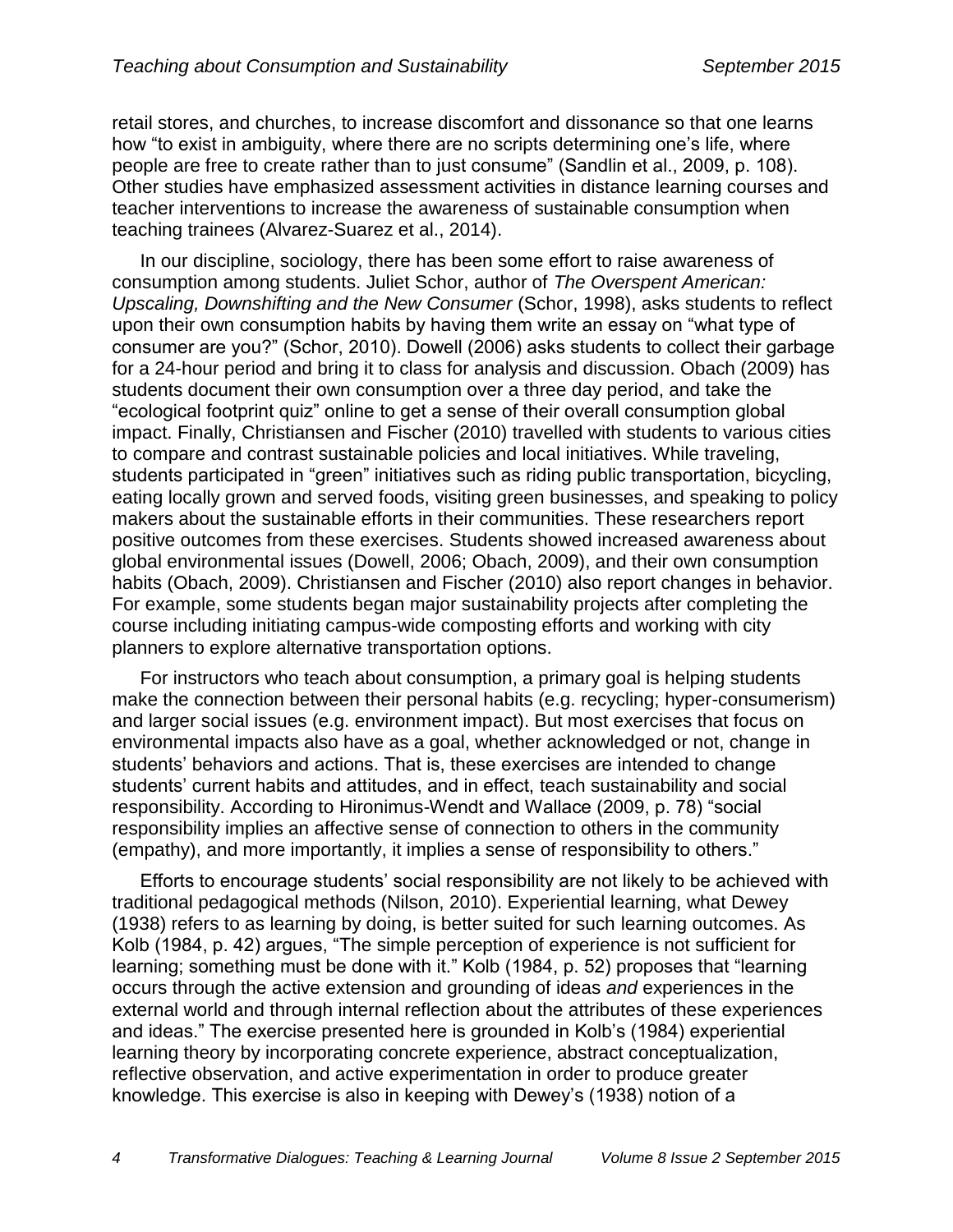"progressive education" in which experience and learning are intimately connected. Not surprisingly, experiential learning has been found to be effective at helping students see the connection between their own lives and larger social forces, and encouraging a sense of social responsibility (Hironimus-Wendt & Wallace, 2009).

Guided by these pedagogical traditions (Dewey, 1938; Kolb 1984), we developed the *Not Buying It Project* which allows for the grounding and extension of ideas, reflection and active experimentation. The exercise has been shown previously to be effective in creating awareness of hyper-consumption (Grauerholz & Bubriski-McKenzie, 2012) but we were also interested in motivating students to change behavior. Here we report on evidence that the *Not Buying It Project* can indeed shape students' behaviors. We also explore the challenges associated with pedagogical exercises that encourage sustainable consumption.

#### **The Not Buying It Project**

As sociologists, we teach students about social problems, including environmental degradation. But topics such as environment, climate change, or sustainability seem like large-scale issues, having little to do with individual agency and actions. We have found that simply lecturing and discussing these issues may result in enhanced comprehension but do little to challenge individual habits. In addition, in an introductory course, environment and/or consumption is only one topic among many so the amount of time we are able to devote to the topic is limited. For these reasons, we wanted to develop a short-term, experiential exercise that would make the topic more real to students. Exercises reviewed above (Dowell 2006; Obach 2009; Christiansen & Fischer, 2010) were not do-able given institutional and time constraints (e.g. there would be no way to dispose of the waste generated by a large class). Seeking a simple exercise that would nonetheless be effective in changing attitudes and behaviors led us to develop the *Not Buying It Project*. The *Not Buying It Project* is a simple exercise that can be implemented in classes of any size.

In our classes, students refrained from shopping for everything except essentials for 3-7 consecutive days. Students began by reading Judith Levine's (2006) *Not Buying It,*  an autobiographical account of a year when Levine refrained from buying all but necessities. Levine's decision to refrain from buying came as an epiphany as she was slogging through slushy ice with countless other New Yorkers during Christmas shopping:

So as I squeeze into a seat between two members of a wet, overstuffed, and ketchup-smelling family of Christmas shoppers, a vision appears to me…. I conjure emptiness—no slush, no family, no ketchup. No credit cards, no shopping bags. No shopping. (Levine, 2006, p. 6).

Unlike Levine (2006), our students were required to refrain from buying for only 3-7 consecutive days (depending on the course), not a year. But similar to Levine (2006), even a few days can produce a heightened awareness of just how much stuff we own, how every aspect of our lives is entangled with consumption, and how difficult it can be to jump off the consumption-wagon when everyone around you is barreling down that road.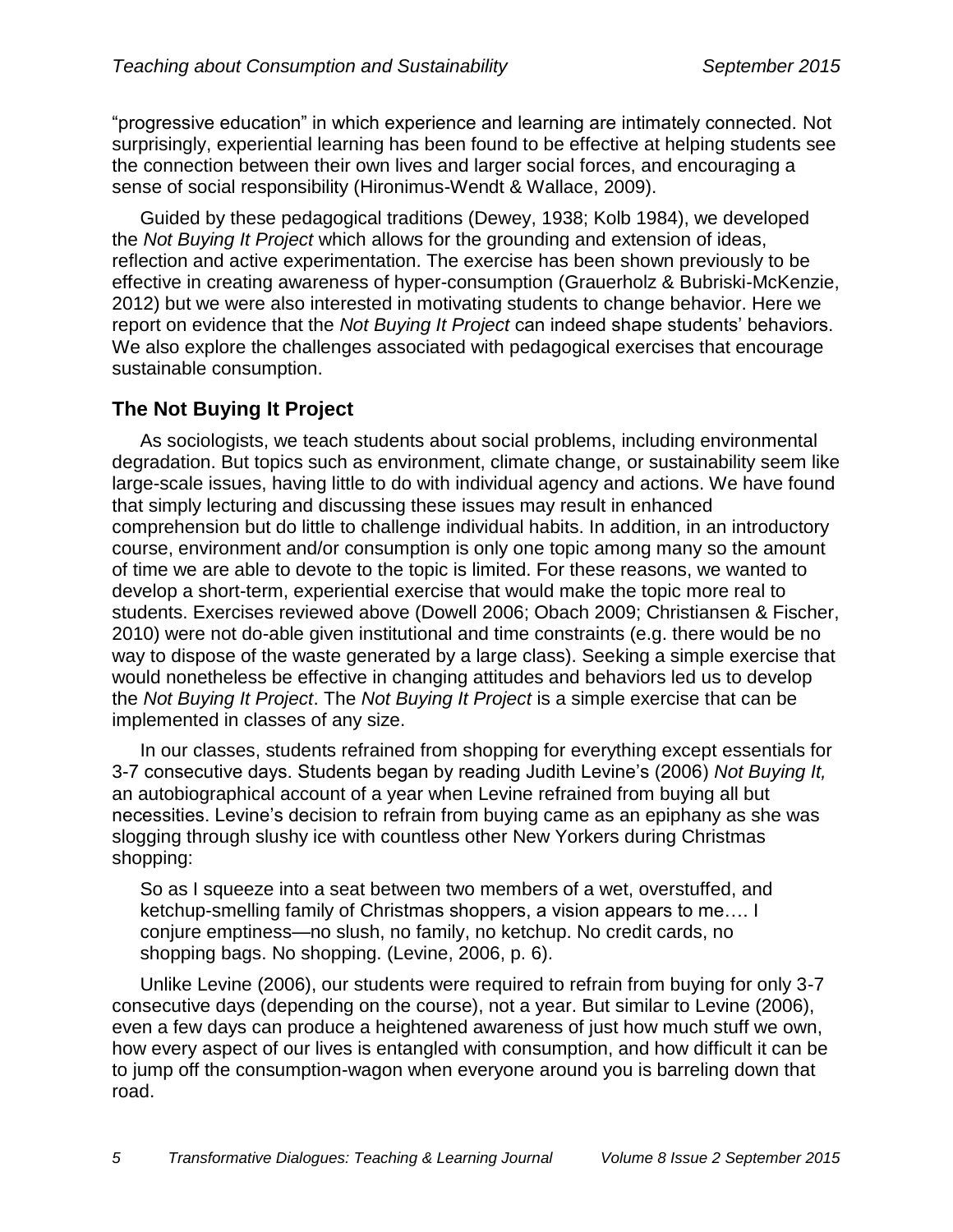We told our students that they could not purchase anything nonessential during this period and if they did, they were required to justify the purchase. We suggested categories of items which may be considered nonessential (coffee, alcohol, clothes, movies, etc.) but we insisted that students define essential for themselves. Two students insisted that coffee was essential because withdrawal from their caffeineaddictions would cause physical symptoms that would prevent them from completing school assignments (in this case, they decided to significantly cut back on how much coffee they consumed). Asking students to define essential items had the effect of forcing students to question purchases they had always taken for granted (one student, for example, questioned whether people use more toilet paper than needed). Making even small changes in consumption habits can be challenging, therefore we focused on daily or near-daily purchases (e.g. gas, entertainment) rather than monthly expenditures (e.g. rent, Internet service).

The project was used toward the end of semester in three introductory sociology courses as part of a broader discussion about the environment and global inequalities. This topic spanned two class periods, during which the instructor lectured about consumption patterns and students viewed a film titled *The Story of Stuff* [\(www.storyofstuff.com\)](http://www.storyofstuff.com/) that provides a structural and global perspective on hyperconsumption. For this and virtually all topics covered throughout the course, we encouraged students to reflect on ways in which their attitudes and behaviors are shaped by larger social forces. The *Not Buying It Project* was one of the papers students had the option to complete that semester.

During the project, students kept a journal or blog of their experiences and insights; participated in online discussions; and wrote a short paper in which they described what they did, what they learned (about themselves, the environment, cultural consumption) in the process, whether and what changes they hoped to make in the future and why or why not. Students' grades were based on whether they demonstrated evidence that they took the project seriously and their insights into personal and societal consumption rather than whether they actually succeeded in not purchasing any nonessential items. The paper was worth just 2.5 percentage points in a large class and as much as 20 percent in a small, honors class. Although students in the honors class, who were required to write longer papers, provided deeper insights than those in the other two classes, we were surprised by how engaged students were, even in the low-stakes assignment.

#### **Data and Methods**

We have used this assignment in three *Introduction to Sociology* courses, one of which was an honors course. All were taught at the same university, which is classified as large, HU (high undergraduate) and RU/H (research university with high research activity) [\(www.carnegiefoundation.org\)](http://www.carnegiefoundation.org/). Course enrollments for the three courses were 12 (honors), 22 and 187. The courses were taught by the same instructor using similar teaching methods for each. It is important to note that in the large course (187), students were given the option to do an alternative assignment. In this course, 55 students completed the *Not Buying It Project*, bring the total across all three courses to 89. Table 1 provides a breakdown by course and type of data collected.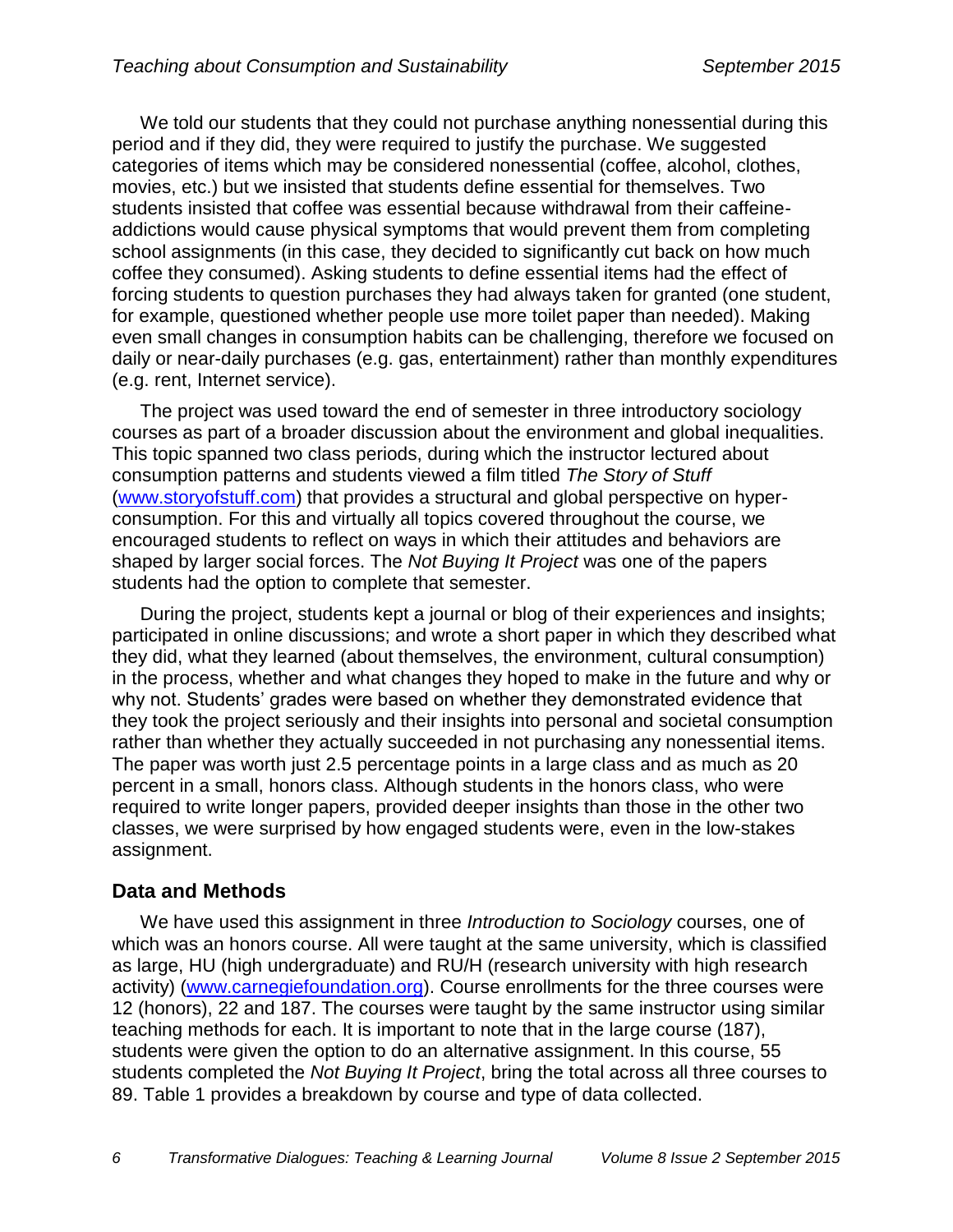| <b>Course Title</b>                         | <b>Overall N</b> |
|---------------------------------------------|------------------|
| Introduction to Sociology-Course 1 (honors) | 12               |
| Introduction to Sociology-Course 2          | 22               |
| Introduction to Sociology-Course 3          | $55*$            |
| <b>Data Source</b>                          | <b>Overall N</b> |
| Journals and papers                         | 89               |
| <b>Short Essays</b>                         | 77               |
| <b>Posttest</b>                             | 55               |

#### **Table 1: Types of Data Used to Assess Outcomes**

\* 187 students were enrolled students, 55 participated in the *Not Buying It Project*

In our study, we measured decreased consumption, or intent to decrease consumption, both qualitatively and quantitatively. Data collection varied slightly across courses, in part to adapt to different course structures and also from our efforts to improve assessment. Data for assessing effectiveness and student learning outcomes came primarily from students' writings. Students who completed the *Not Buying It Project* submitted daily journals, online discussion posts, and short papers ranging from 300-2500 words in length. In all, we content analyzed writings from 89 students. We also attempted to measure long-term change by following up with students via email 6-8 weeks after the course was completed. Given the very low response rate (33%) and difficulty with follow-up, we only did this for the small class (N=12). We qualitatively analyzed students' writing using a line-by-line coding process outlined by Strauss and Corbin (1998). We first coded all responses that pertained to change in consumption patterns, whether during the project or in the future. Next we conducted focused coding, looking for subthemes related to decreased consumption and relationships among these.

In addition to the qualitative data, students in the large class completed a short questionnaire created by the authors after the lesson on consumption that included a question about how motivated they were to reduce consumption. Options range from 1 = *I am extremely motivated to decrease my spending/consumption,* 2 = *I am somewhat motivated to decrease my spending/consumption,* 3 = *I am not motivated to change my spending/consumption*, 4 = *I am somewhat motivated to increase my spending/consumption,* to 5 = *I am extremely motivated to increase my spending/consumption*.

## **Findings**

When students were asked on the questionnaire how motivated they were to decrease spending/consumption, 85 percent the students who completed the consumption project reported that they were "extremely" or "somewhat" motivated to do so. About 13 percent reported no change in motivation. Interestingly, about three percent said they were motivated to *increase* consumption/spending. Although we did not ask students to elaborate on their answers, one student provided valuable insight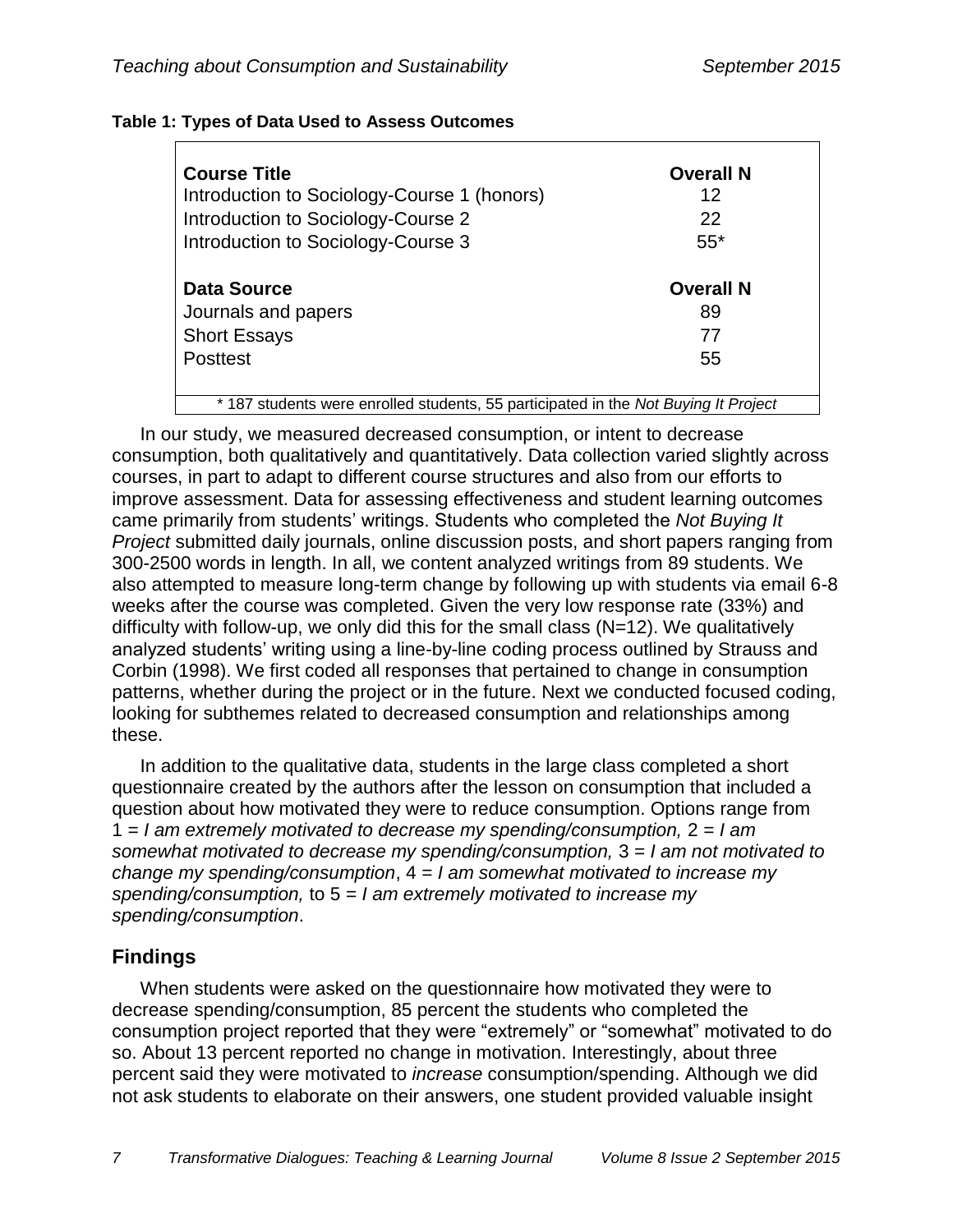during class discussion. This student, a self-proclaimed "greenie" who visits land-fills, doesn't own a car, and re-gifts whenever possible, stated that she decided after completing the project that she was going to lower her thermometer 2 degrees (in summer) because she realized just how frugal she has been and decided she deserved some pampering. Her comment provided an opportunity to explore other dimensions of consumption, including how being a conscious consumer does not necessarily require depriving oneself of all pleasures, and questions surrounding what constitutes needs versus wants/ preferences and who should or can define needs of others (Hakansson, 2014).

The qualitative analysis of students' writings revealed deeper insight into students' awareness of hyper-consumerism in general, their own in particular, and a desire to modify future behavior. First, it is important to note that even though most students do not have the means to be hyper-consumers (while fewer than 6% stated that they struggled to buy the basics, the majority suggested that they could afford to buy little extras but struggle to afford big extras such as travel or nice clothing), they appear to have tendencies toward overconsumption. While many purchases are small things such as Frappuccinos, beer, earrings, or shoes, these purchases seem to be largely impulsive. Consider the following student who describes her spending habits:

I learned that I make a lot of impulsive purchases…I mainly consume because I am so busy. This also doesn't make much sense…because I have less time to make purchases….However the online marketplace has captured my attention…Even if I'm pressed for time and cannot make it out to the mall, I will buy a pair of shoes or earrings online…Another reason why I consume is because of loyalty cards and programs….Now I make purchase all the time to gain \$10 off my next purchase or to reach Premier status….I am in debt due to my lifestyle [earlier the student noted that she owed \$1000 on her American Express card that she wasn't able to pay off]. I look through my outstanding credit card transactions, and not one purchase was a necessity… (Course 3).

Several of the students wrote about financial debt or struggles they were currently having also talked about making impulsive purchases. As one student candidly put it: "Although I may not earn a salary, I sure spend money like I do" (Course 3). Many are also emotional shoppers, as suggested in the following excerpt:

I love the feeling of brand new clothes and having cute shoes…I love fashion and I love to see what's in style. I see signature pieces every season and try to find the cheaper version. I go shopping and look for the sales and bargains. Yet when I look around someone always looks better dressed than me. I find myself again trying to better my wardrobe….All the pretty girls have the best clothes and I want them too. The sad part is that it doesn't seem like enough… (Course 3).

These students, like many Americans, consume to excess and often without much thought to why or what implications these purchases will have on their finances. Changing these students' behaviors, even for a few days, can be challenging. We did find evidence that students' behavior changed, not just during the project, but beyond. For instance, although not required, several students took additional steps towards learning about consumption or going beyond the required number of days for the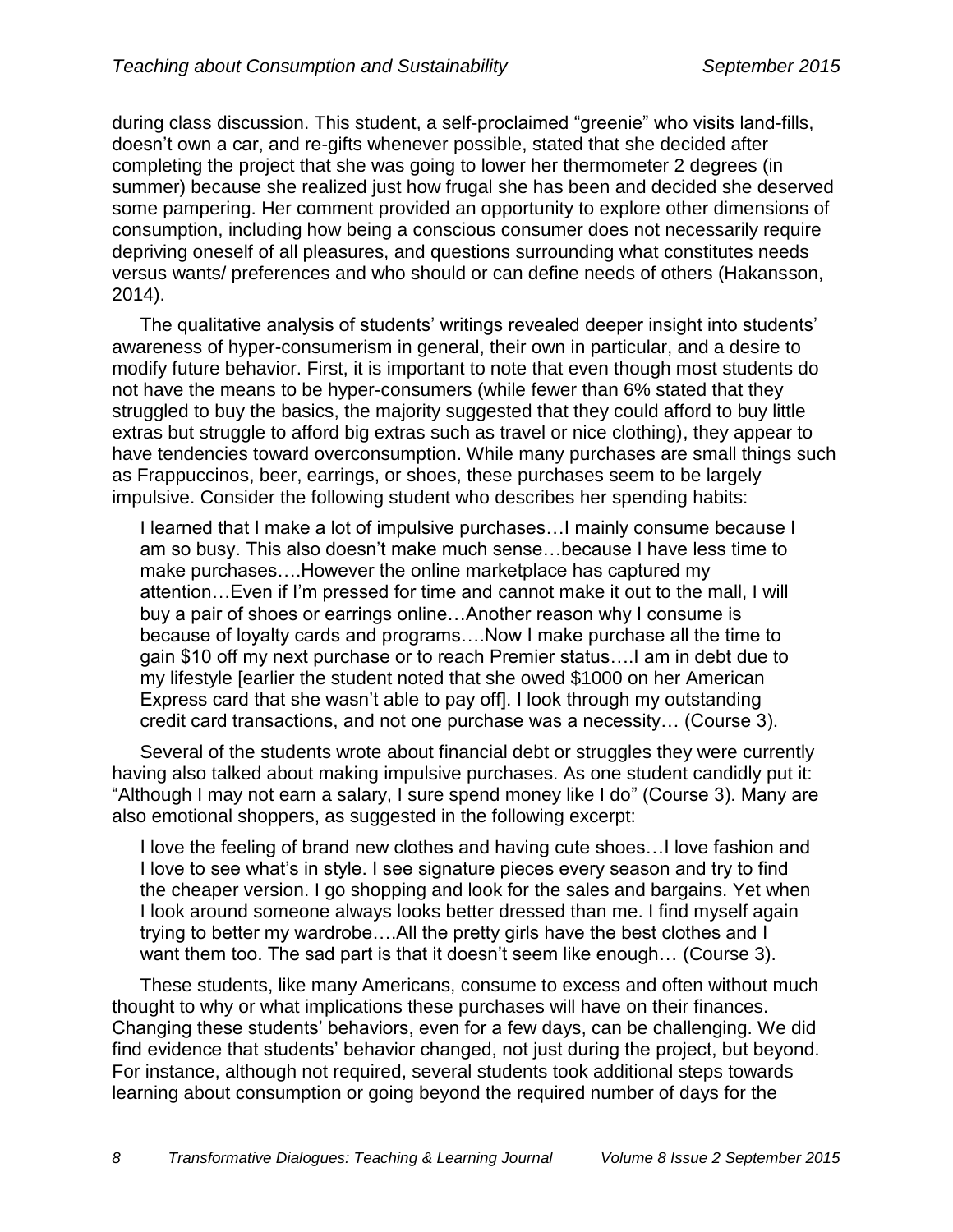assignment. In the following excerpt, a student describes how the project resulted in serious evaluation of personal spending:

I absolutely want to make changes to my consumption habits and I found an awesome website to help me do so. It's called mint.com and it's a secure financial planning website that shows you how much money (amount and percent) you spend on different areas of your life: rent, gas, food (fast food, restaurants, groceries), entertainment, home supplies, and so much more. I've found I spend way too much money on fast food, which I'm going to try to cut out entirely. I'm also researching different ways to reuse things that may be broken or old, like clothes or shoes. I am very dedicated to this change, so I think I'll surely be able to do it. I think my biggest challenge will be controlling my social spending. My friends are very important to me, but I'll find some other way of entertaining us all that doesn't involve so much consumption" (Course 2).

Another student commented:

I do think that this project will change my consumption habits. It is said that it takes fourteen days to break a habit. I am going to continue as if I was still engaged in the project for the remaining ten days (Course 2).

Many students realized that they could make small changes, and seemed committed to doing so. Most of these changes surrounded food and beverage consumption. Many students noted that they planned to eat out less, use reusable water bottles, and pack their lunches. For example:

I have made a conscious decision not to buy plastic water bottles anymore. I know this is a permanent change I can manage…This section [of the course] has motivated me to get involved and try to do something to at least help fix our waste problem. I just can't sit back and watch anymore now that is has become self-evident that I am involved. I refuse to let humanity shop 'til it drops' (Course 2).

Some students seemed committed to decreasing spending in part because they saw the immediate impact on their wallets:

I will take this exercise and try to continue on with it for a while yet. I see how it has helped me financially, especially, when I do need it most, and I believe the benefits will outweigh the inconvenience of eating at home and getting regular gas. Perhaps, if I continue with this I will be able to help others through donations or financially, because of all the extra money I will have. This exercise was by far the most beneficial assignment we have done in this class (no offense) (Course 3).

We also attempted to follow-up with students in the honors course about six weeks after the course was completed to see what types of changes they had made. Although the response rate was low (33 percent) we were encouraged by responses we did receive:

I've definitely continued to try to spend less money, and to contribute less to consumption, and I've decreased from my old amount and kept it that way, but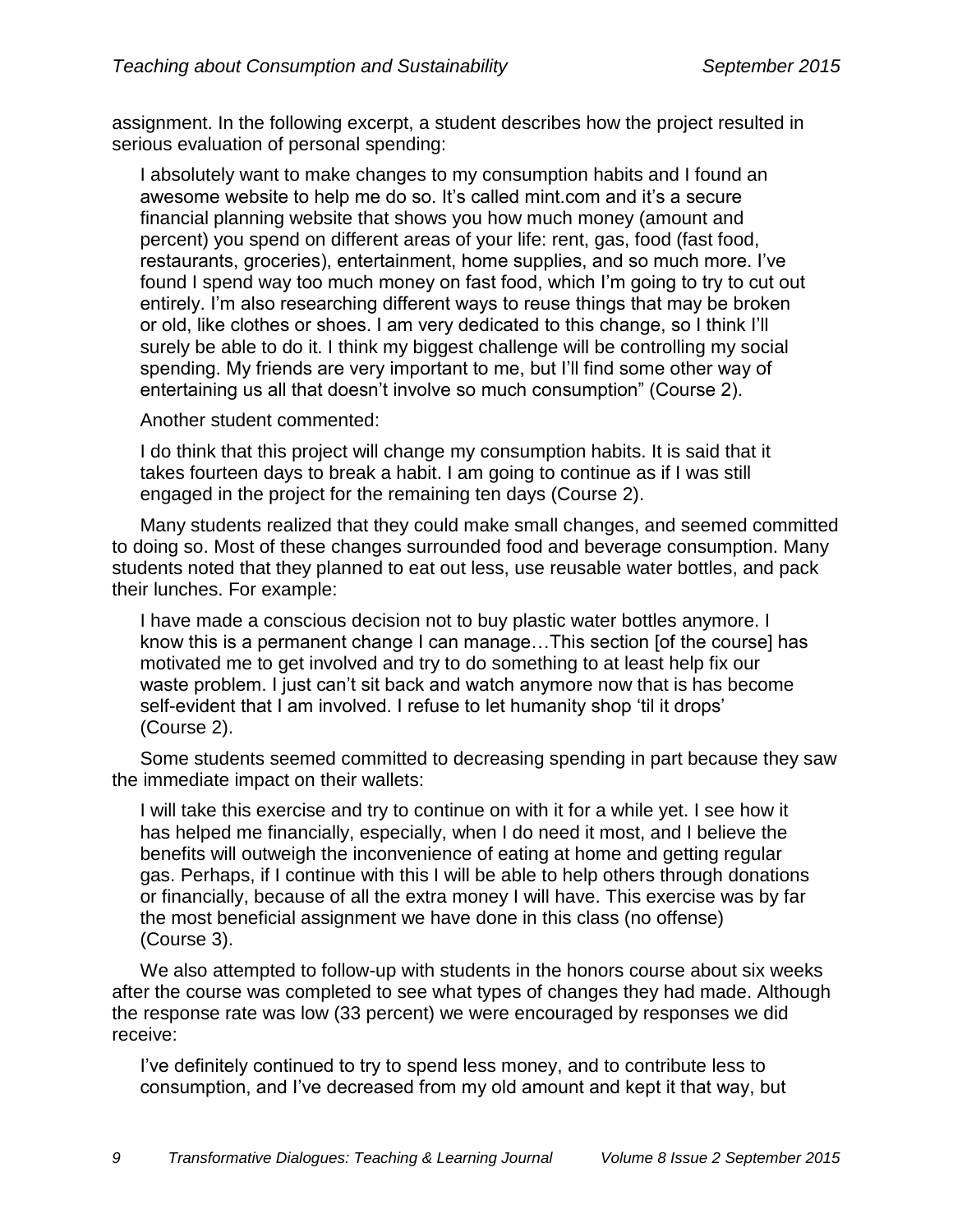I've consumed more than I did during the project. I've also convinced my family to start recycling and to try to save water, etc.

I haven't really thought about consumption since the end of the semester, but I haven't bought as much as "normal." I have tried to buy more in bulk, and use less plastic packaging. I also bought a lunch box to help reduce the waste I produce (Course 3).

As these comments from students' writings indicate, learning and change occurred through a process by which abstract concepts and ideas were grounded in experience and reflected upon (Kolb, 1984). Many were committed to making changes in their consumption habits after participating in the exercise because they gained greater awareness of consumption and sustainability, and understood both the personal and social benefits of doing so. We hoped that this project would raise enough awareness so that students would exercise more caution in terms of their spending and reduce consumption but some students were clear that they didn't plan to make it permanent:

I know that what I consume is not excessive in comparison to some because I really do not have the resources to be an outrageous consumer, but if I could, I would…. I would love to have a massive supply of top name brand clothes because outward appearances are very important especially where I am from (Course 3).

While qualitatively analyzing students' writings, we discovered an important theme: reducing consumption is viewed as deprivation. Many students talked about the project in "diet" terms: "Sadly, I *failed* at the absolute last second of the day…" (Course 3); "I have done pretty well…with *resisting economic temptations*…" (Course 3); "Good thing I started this thing today and not yesterday so I got to *splurge* a little bit and go out before going on '*probation'*...," (Course 3); "I really feel like *cheating* on this assignment right now but I know I would feel worse if I did…," (Course 3); "I don't know that I can fully finish this day. I may have to *cheat* and stop a little early…" (Course 3). Similarly, when students successfully resisted spending, their language conveyed a sense of pride and accomplishment similar to the dieter who resisted a piece of cake. Yet, as we know, diets fail, and if students approach the project (and sustainability more generally) with this mentality, they are not likely to enact permanent lifestyle changes. This realization has helped us consider different ways to approach the topic of consumption in future classes, perhaps addressing this association directly and emphasizing what is gained, not sacrificed, when we become more discerning consumers.

#### **Discussion and Conclusion**

Our findings suggest that the *Not Buying It Project* helps students see their own consumption in a new light. In particular, qualitative analysis and students' self-reports suggest that the exercise was generally effective in motivating them to decrease consumption. Given students' already limited consumption, it might be argued that an exercise such as *Not Buying It* is ineffective. Yet, we believe heightening individuals' awareness of consumption *before* they have the means to buy, literally, into consumer culture can have a profound effect on future behaviors. We did find evidence that the exercise motivated students to decrease consumption; whether such awareness and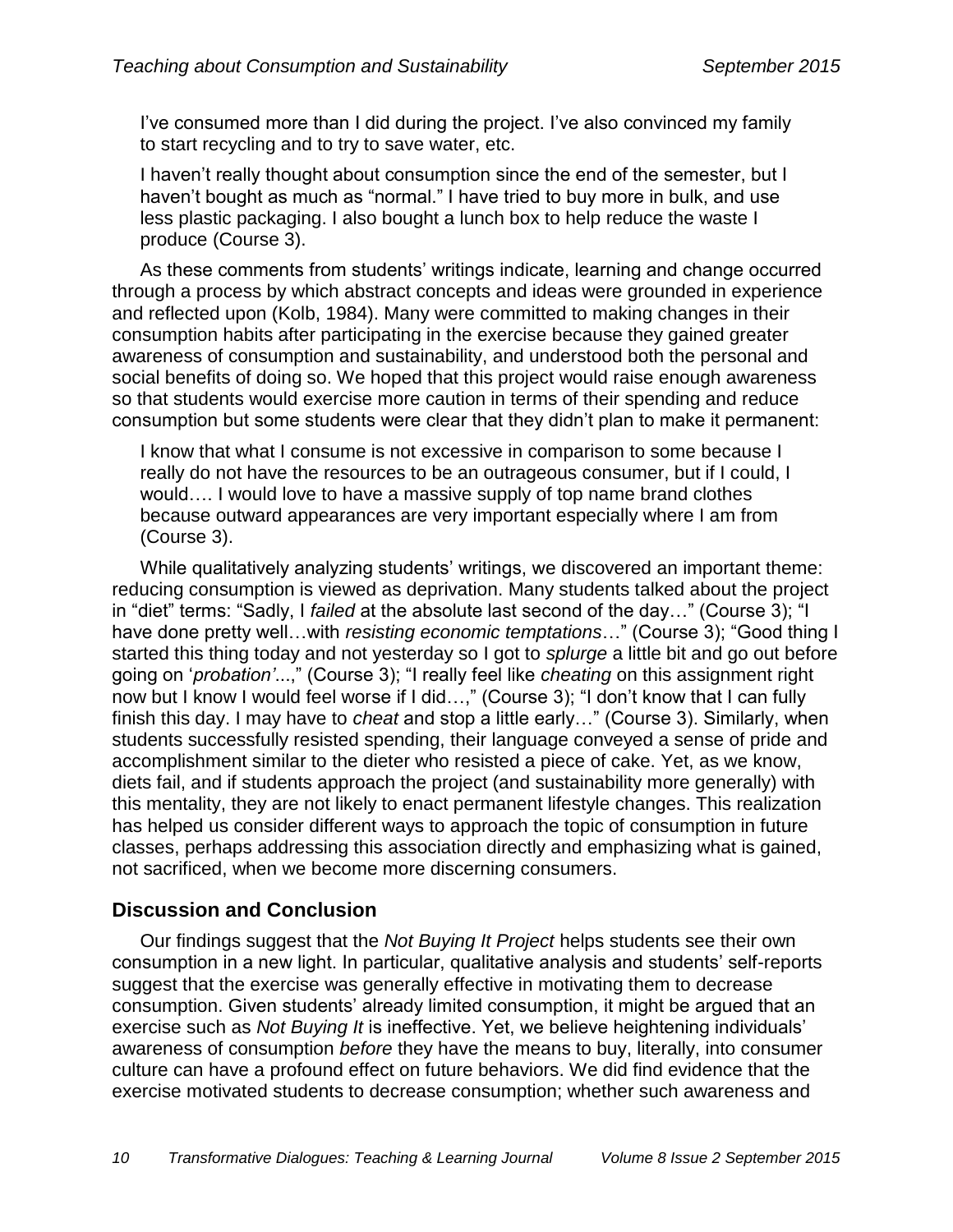commitment translate into long-term future consumerist habits is unknown. Like much ethical or life-long learning, it is difficult to assess such outcomes.

Our goal was to produce a transformative dialogue within the classroom surrounding issues of consumption. In many ways, consumption is an ideal topic for doing so because consumption is universal; multi-dimensional (economic, political, social, moral, personal); and it has important implications for individuals, communities, nations and the planet. The *Not Buying It Project* encourages students to reflect critically about their own consumption behaviors and actions, and ideally leads them to become more conscious consumers. An important part of such a dialogue and transformative learning is to explore with students the complexities and broader issues surrounding consumption. These discussions are most productive when they occur after students have participated in the exercise so that they have a concrete experience upon which to reflect. Here we suggest ways instructors could broaden discussions about consumption and sustainability in order to enrich the lessons students take away from this exercise.

It is important to keep in mind that the ultimate goal is to help students become more conscious, informed consumers and therefore more conscientious citizens. Even though some have argued that "the most powerful and immediate mechanism we as individuals control is to *not* consume" (Black, 2012, p. 403), it is not the only way to achieve greater sustainability. Our approach of asking students to reduce consumption is just one strategy but it is important to discuss with students what it means to them to be conscious consumers and better citizens, and how these values can be best realized. They may not necessarily choose anti-consumerism, although this is certainly one option; perhaps they decide to boycott certain companies or engage in "buycotting" by choosing products that lead to more sustainability. The point here is not to limit students' agency but to encourage deeper reflection upon how they feel they can be most engaged in sustainability efforts.

Reduced consumption is an incredibly difficult life-style change. In fact, Isenhour (2010) found that even among individuals who were committed to sustainable living, the most challenging change was to "stop shopping" (p. 460). In our short-term reducedconsumption exercise, students expressed feelings of deprivation and frustration. Class discussions could center on why reducing consumption is so difficult, which can help students understand how consumption is not just economic–it is social. Several of our students expressed concerns that their friends would be angry with them if they didn't participate in social activities, all of which involved consumption (e.g. going for a beer or coffee, seeing a movie, going shopping). Other students said they had no idea what they would do with their time if they didn't engage in consumption. These conversations can lead to powerful realizations. One student discovered that she needed to be more creative in socializing with friends so rather than meet for lunch as usual, they met in a park. The experience, she noted, was more fun. It is helpful to students if sustainable consumption can be framed in positive rather than negative terms. Helping them see how, "when it comes to socially conscious consumption, private benefits and public benefits are homologous" (Atkinson, 2012, p. 204), can be powerfully transformative. Several students were pleasantly surprised to find that they had saved money during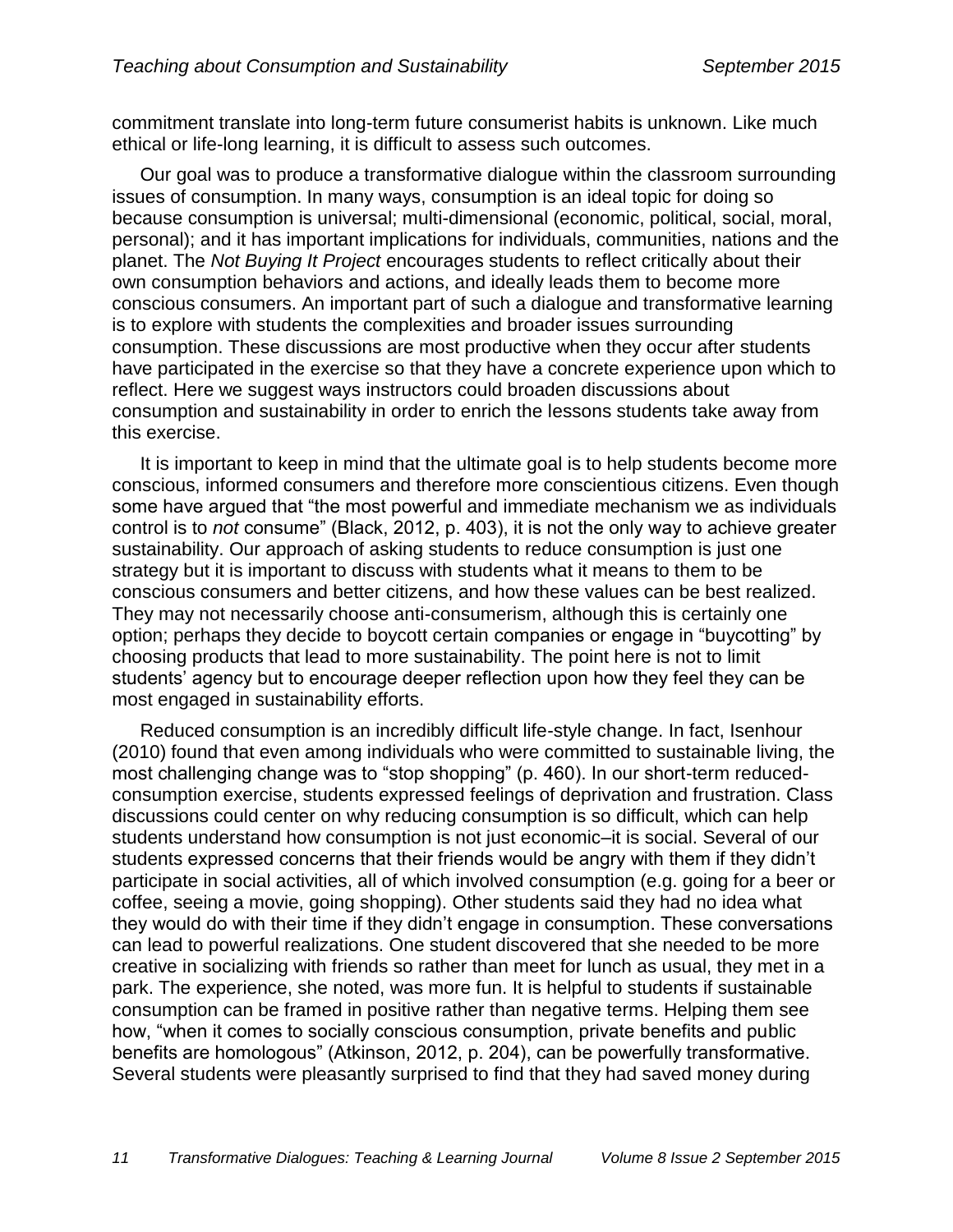the project. In other words, they saw that reducing consumption is for their *own* good as well as for the planet.

But is simply not buying stuff the solution? Ask students to consider what would happen if consumption drastically declined. Since the global community depends on Americans' (and other Westerners') habits to sustain their own jobs and standards of living, what would happen if society as a whole significantly decreased consumption? Not only would this shift have implications for workers around the world, but it wouldn't necessarily result in sustainability either. As Durning (1992) powerfully notes,

…the opposite of overconsumption—destitution—is no solution to either environmental or human problems. It is infinitely worse for people and bad for the natural world too. Dispossessed peasants slash-and-burn their way into the rain forests of Latin America, hungry nomads turn their herds out onto fragile African rangeland, reducing it to desert, and small farmers in India and the Philippines cultivate steep slopes, exposing them to the erosive powers of rain" (Durning, 1992, p. 23). There are no easy answers to the question of how we can ensure greater sustainability but exploring these issues with students can help them think more broadly about consumption, globalization and sustainability.

Instructors may wish to examine the often conflicting cultural messages students receive about consumption. Scientists and environmentalists may voice a cautionary tale about the role consumption plays in environmental devastation but students are more likely to hear messages from government and culture at large that consumption and lots of it—is good, as those who remember leaders telling the public to go out and shop in response to the attacks on September 11<sup>th</sup> can attest. Students may also hear messages encouraging "green" consumption to ensure a sustainable future. As children growing up, this generation of college students may have been largely aware of environmental issues, but most books and TV shows stressed solutions involving recycling and the consumption of eco-friendly products, all individualized solutions to a global problem (Maniates, 2001; Seyfang, 2005). The dissonance between awareness of global environmental problems and individualized solutions presents a puzzle that leaves many students in a state of confusion. Exploring these contradictory messages can broaden students' understandings of how social systems operate and the role individuals play within these larger structures. In doing so, students gain insight into how their lives are affected by larger social forces and how they, too, play a role in sustaining social structures.

There is a related question to consider here, and that is whether teaching students about their own individual consumption and persuading them to reduce consumption makes any real difference in the world. The question of individual agency when it comes to global issues such as sustainability is an important part of the larger dialogue. Some argue that emphasizing individual change does not adequately address environmental systemic issues that are complex and require change in policy and institutional level practices (Stern, 2000; Kransy & Roth, 2010). For example, Gardner and Stern (2002) point out that the mass offenders of environmental degradation are large corporations and government, not individuals. Thus, the focus of much environmental education has shifted to "capacity building" that promotes collective action through structural awareness to create pro-environmental government and industry change (Gardner &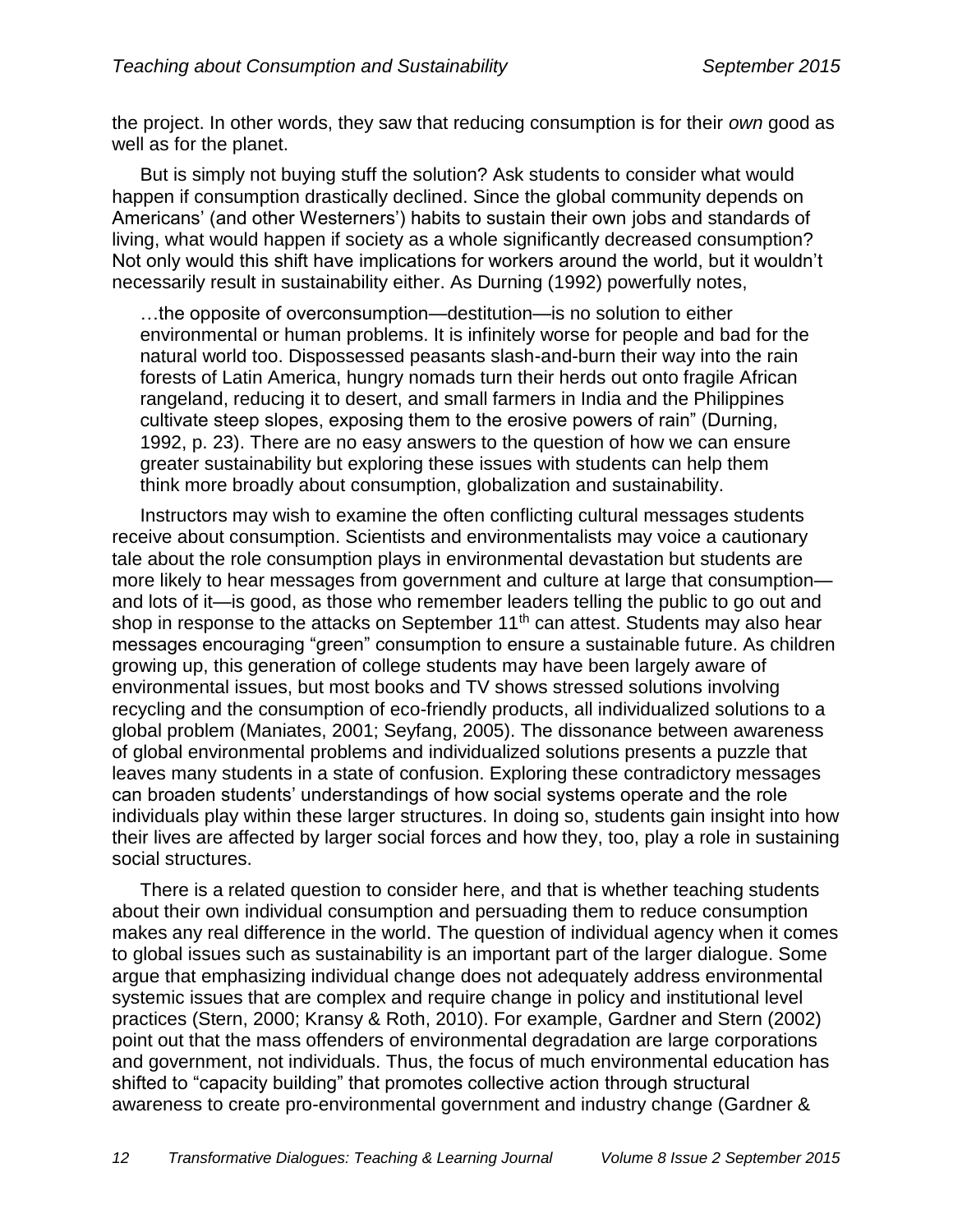Stern, 2002; UN Economic and Social Council, 2006; Kransy & Tidball, 2009). Using the *Not Buying It Project* or any other classroom exercise without also teaching about structural and global problems and solutions would be ineffective and misleading; students must learn about these larger structural issues in order to make sense of their individual experiences with consumption and what relative good they can do as individuals. This discussion might include an exploration into cultural (as well as scholarly) assumptions about individual versus collective action. Traditionally, individual action has been conceptualized as ineffective whereas collective action is seen as capable of effecting social change but more recent scholarship suggests that consumers are active, not passive, and that individual consumption choices are important personally and globally (Thorson, 2012; Willis & Schor, 2012). This is not to suggest that individualized solutions to a global problem alone are sufficient, but to discount individual agency is misleading and likely disempowering to students. It is critical that students do not come away from the lesson believing that the actions of one will solve the sustainability problem but nor should they believe that their individual actions are ineffective. Of course, instructors might wish to stress collective action and its power to effect change. Students could brainstorm ways to engage in collective action and possibly design a service-learning project to promote more conscious consumption in their communities (e.g. develop a campaign to reduce waste on campus).

Sustainability education is challenging but highly rewarding for instructors and students. It is an opportunity to explore complex questions that have personal and global consequences. We have found that the complexities surrounding consumption can enrich class discussion and help students grapple with the impacts of their actions on society at large and to consider sustainability from a larger perspective. What is clear to us is that the experiential aspect of the exercise is absolutely essential in getting students to rethink consumption and sustainability. Without this component, knowledge stays abstract and an opportunity to help transform students' understandings of the world and their place within it is missed. The *Not Buying It Project* is simple yet effective in bringing these issues to light and creating a transformative dialogue within the classroom.

## *References*

- Alvarez-Suarez, P., Vega-Marcote, P., & Mira, R.G. (2014). Sustainable consumption: A teaching intervention in higher education. *International Journal of Sustainability in Higher Education*, *15(1)*, 3-15.
- Association of American of Colleges and Universities. (2011). What is liberal education? Retrieved from [http://www.aacu.org/leap/what\\_is\\_liberal\\_education.cfm](http://www.aacu.org/leap/what_is_liberal_education.cfm)
- Atkinson, L. (2012). Buying in to social change: How private consumption choices engender concern for the collective. *The Annals of the American Academy of Political and Social Science, 644(Nov),* 191-206.
- Black, I. (2010). Sustainability through anti-consumption. *Journal of Consumer Behaviour, 9(6),* 403-411.
- Carr, D., Lee, N.J., Gotlieb, & Shah, D. (2015). Examining overconsumption, competitive consumption, and conscious consumption from 1994-2004: Disentangling cohort and period effects. *The ANNALS of the American Academy of Political and Social Science, 644*(1), 220-233.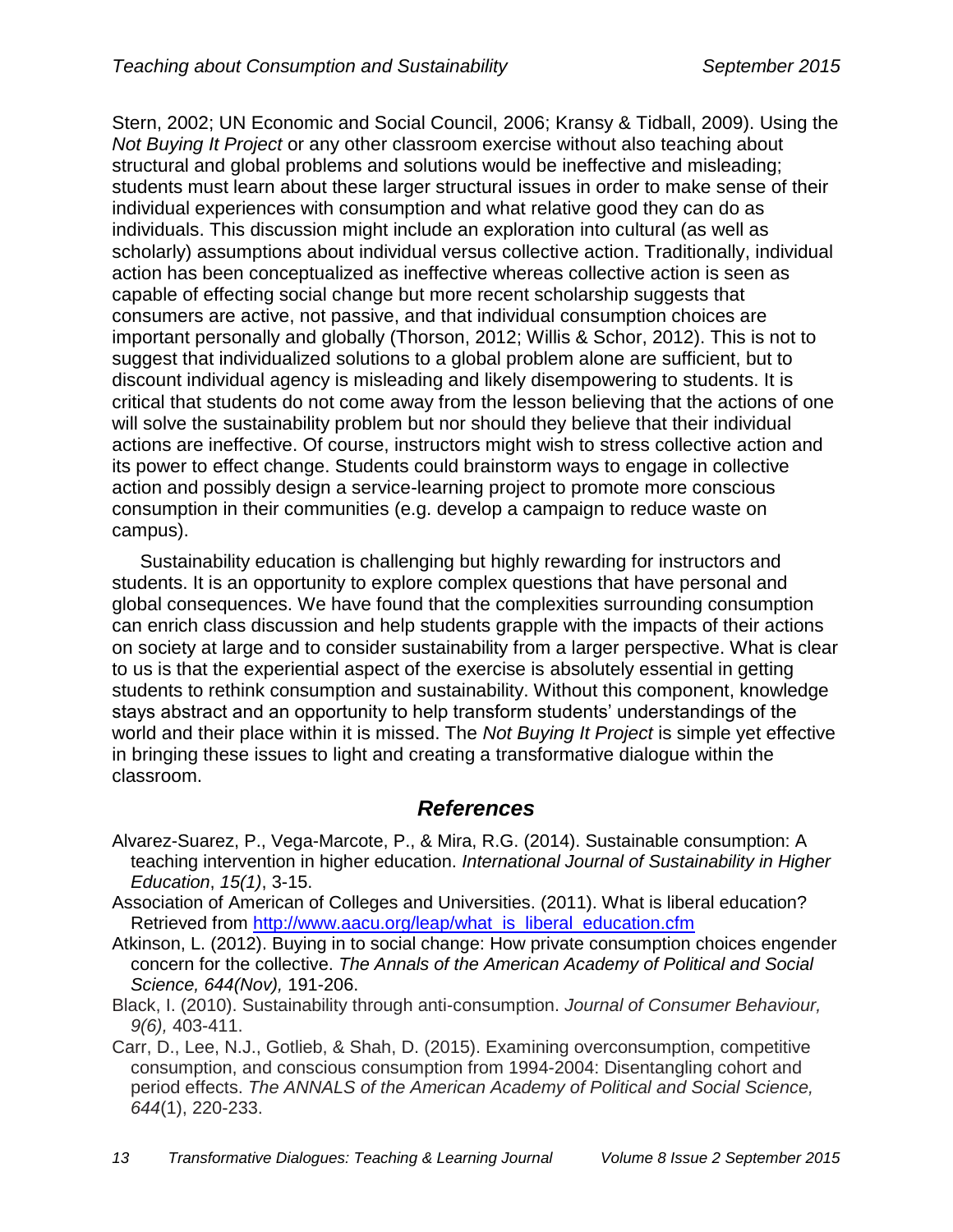- Christiansen, L. & Fisher, N. (2010). Teaching urban sociology and urban sustainability on two feet, two wheels, and in three cities: Our experiences teaching sustainable cities in North America. *Teaching Sociology*, *38(2),* 301-313.
- Conca, K., Princen, T., & Maniates, M.F. (2001). Confronting consumption. *Global Environmental Politics*, *1(3),* 1-10.
- Denzin, N. K. (2010). Foreword. In Sandlin, J. & P. McLaren, (Eds.), *Critical pedagogies of consumption*. New York, NY: Routledge.
- Dewey, J. (1938). *Experience and education*. New York: MacMillan.
- Dowell, W. (2006). Throwing the sociological imagination into the garbage: Using students' waste disposal habits to illustrate C. Wright Mills' concept. *Teaching Sociology, 34(2),* 150-155.
- Durning, A.T. (1992). *How much is enough?: The consumer society and the future of the earth.* WW Norton & Company.
- Gardner, G. & Stern, P. (2002). *Environmental problems and human behavior*. Boston, MA: Pearson Custom Publishing.
- Grauerholz, L. & Bubriski-McKenzie, A. (2012). Teaching about consumption: The 'not buying it' project. *Teaching Sociology, 40(4)*, 332-348.
- Hakansson, A. (2014). What is overconsumption? A step towards a common understanding. *International Journal of Consumer Studies 38(6),* 692-700.
- Hinonimus-Wendt, R.J., & Wallace, L.E. (2009). The sociological imagination and social responsibility. *Teaching Sociology, 37(1),* 76-88.
- Isenhour, C. (2010). On conflicted Swedish consumers, the effort to stop shopping and neoliberal environmental governance. *Journal of Consumer Behaviour, 9(6)*, 454-469.
- Kolb, D. (1984). *Experiential learning: Experience as the source of learning and development.* Englewood, NJ: Prentice-Hall, Inc.
- Kransy, M. & Tidball, K. (2009). Applying a resilience systems framework to urban environmental education. *Environmental Education Research, 15(4),* 465-82.
- Kransy, M. & Wolf-Roth, M. (2010). Environmental education for social-ecological system resilience: A perspective from activity theory. *Environmental Education Research, 16(5- 6),* 545-58.
- Levine, J. (2006). *Not buying it.* New York, NY: Simon & Schuster.
- Maniates, M. (2001). Individualization: Plant a tree, buy a bike, save the world? *GlobalEnvironmental Politics*, *1(3),* 31-52.
- Obach, B. (2009). Consumption, ecological footprints and global inequality: A lesson in individual and structural components of environmental problems." *Teaching Sociology, 37(3),* 294-300.
- Sandlin, J. & McLaren, P. (Eds.) (2010)*. Critical pedagogies of consumption.* New York, NY: Routledge.
- Sandlin, J., Kahn, R., Darts D., & Tavin, K. (2009). To find the cost of freedom: Theorizing and practicing a critical pedagogy of consumption. *Journal for Critical Education Policy Studies, 7(2),* 99-125.
- Savageau, A.E. (2013). Let's get personal: Making sustainability tangible to students. *International Journal of Sustainability in Higher Education*, *14(1),* 15-24.
- Schor, J. (1998). *The overspent American: Upscaling, downshifting and the new consumer*. New York, NY: Basic Books.
- Schor, J. (2010). Spending diary #1: What kind of consumer are you? *TRAILS: Teaching resources and innovations library for sociology*. Originally published in Cook, D.T., Ryan,